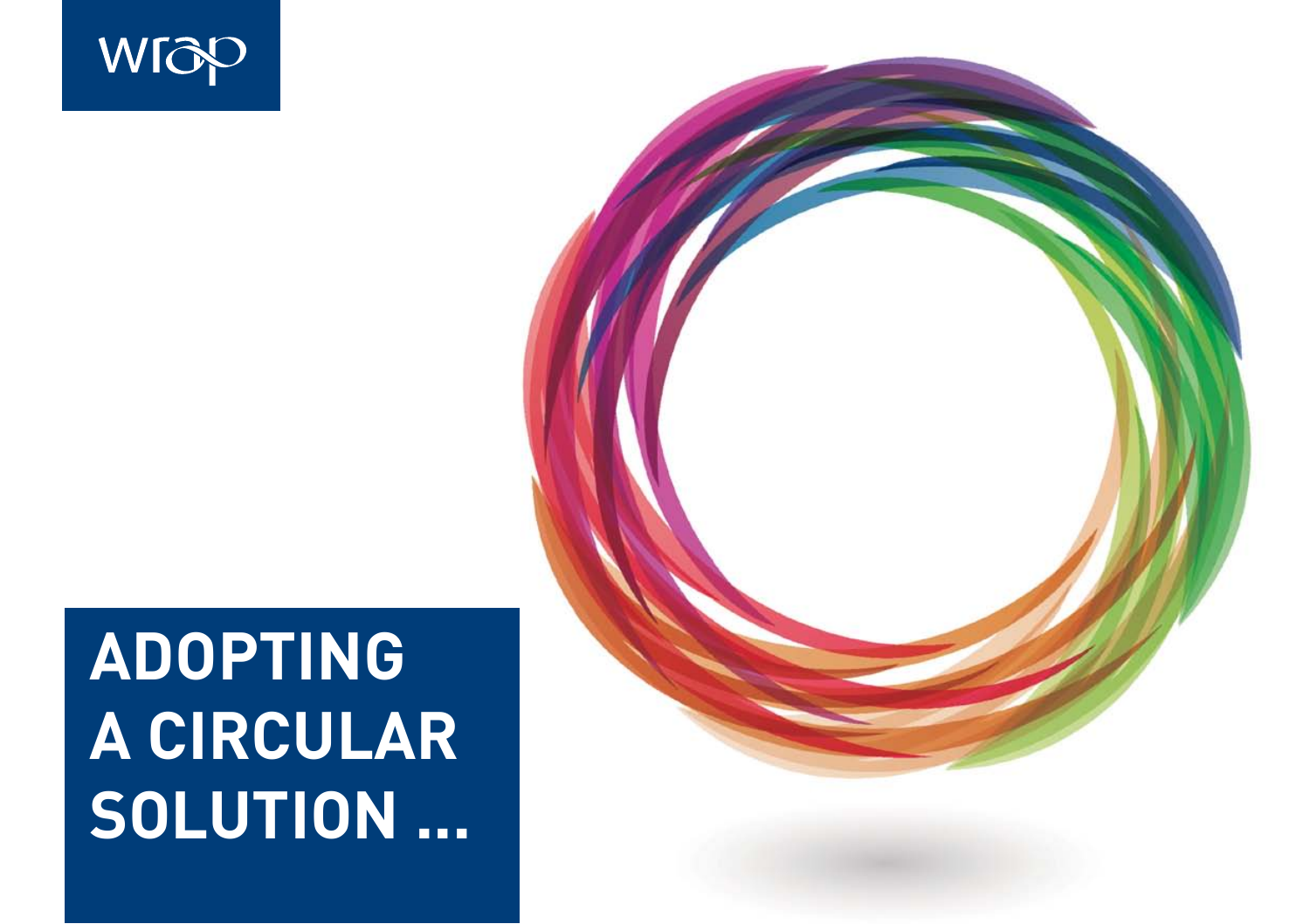Our growing population is putting increasing strain on the earth's raw materials and its ability to absorb waste. Governments, businesses and consumers alike are finding themselves under pressure to change their behaviour in order to secure a more sustainable future for us all.

WRAP works with governments, businesses and other organisations to help reduce waste, save costs and achieve sustainability targets. We have a proven track record of catalysing change across entire sectors and delivering measurable results.

We can develop lasting solutions to your sustainability challenges, whether you need to reduce food waste, save water or maximise resources' potential.

This is not about short term solutions; our support will deliver year-on-year benefits.

#### Sustainability challenges

The world's population is expected to increase by one billion people by 2025, putting an intolerable strain on the earth's ability to produce resources and absorb waste. This has significant cost implications; governments and businesses simply cannot afford not to act.

Economic growth does not have to mean an increase in waste. By moving towards a circular economy, you can decouple growth from waste, mitigating the problems of:

- **F** rising landfill costs;
- **stringent recycling targets;**
- unfeasible demands on natural resources; and
- **Fig. 1.1.** rising costs for raw materials.

Working together, we can affect real, positive changes, including:

- substantial cost savings;
- creation of new jobs;
- **P** realisation of sustainability targets;
- **n** increased efficiency; and
- **new business opportunities.**

"We believe that WRAP provides three important levels of co-ordination; across UK national governments, EU and internationally."

Rowland Hill, Marks & Spencer

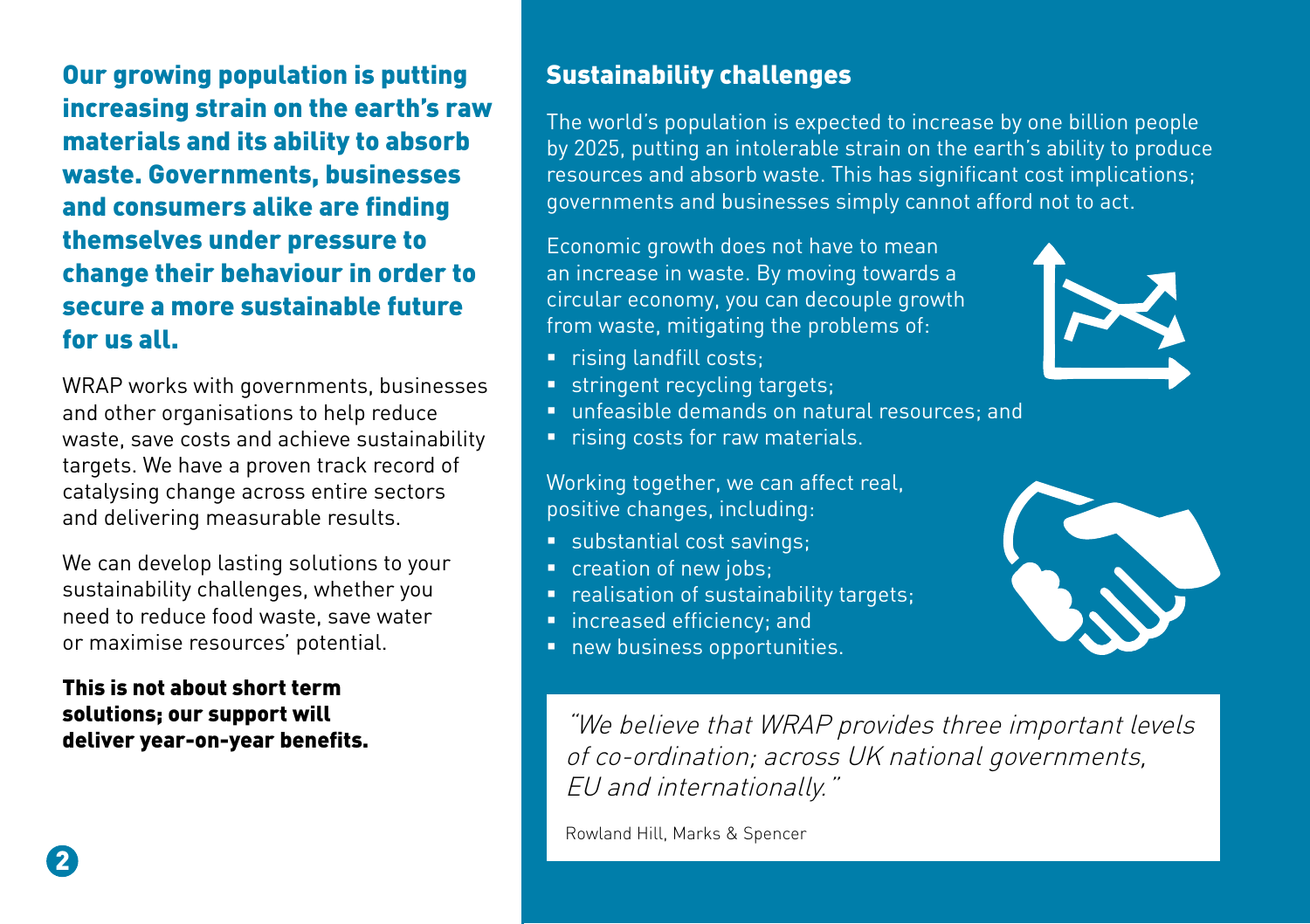Whether you're looking to empower consumers to take charge of their household waste, motivate teams to work together to lower their environmental impact, or simply achieve your own sustainability targets, we can offer effective, targeted support.

By partnering with WRAP, you're accessing a highly skilled, experienced team of consultants. We use our passion for what we do to achieve measurable results.

The UK government tasked us with increasing the level of recycling. Since then, recycling rates have grown faster in the United Kingdom than in any other European country, and we are continuing with our mission to improve them even further.

With WRAP's involvement, the UK recycling and reprocessing sector **trebled** in size between 2000 and 2012

#### We focus on the areas where we can have the greatest impact, including:



#### **FOOD & DRINK**

Around 15 million tonnes of food is wasted in the UK every year, almost half of which comes from households.

**MANUFACTURED GOODS (particularly textiles and electricals)**

An estimated £140 million worth of used clothing goes to landfill in the UK every year.



The UK construction sector uses more than 400 million tonnes of materials per year. Managing and disposing of waste can cost 30% of the industry's pre-tax profit.



**RESOURCE MANAGEMENT (including reprocessing materials)**



Disposing of waste can be a costly business, so maximising the potential of resources is vital. By improving recycling collections and supporting the development of new reprocessing services, WRAP has helped to develop a £3 billion industry that supports 40,000 jobs.

We have worked with a host of internationally recognised brands, including Unilever, Marks & Spencer and ASDA (Walmart); helping them to achieve their sustainability objectives, while realising significant cost savings.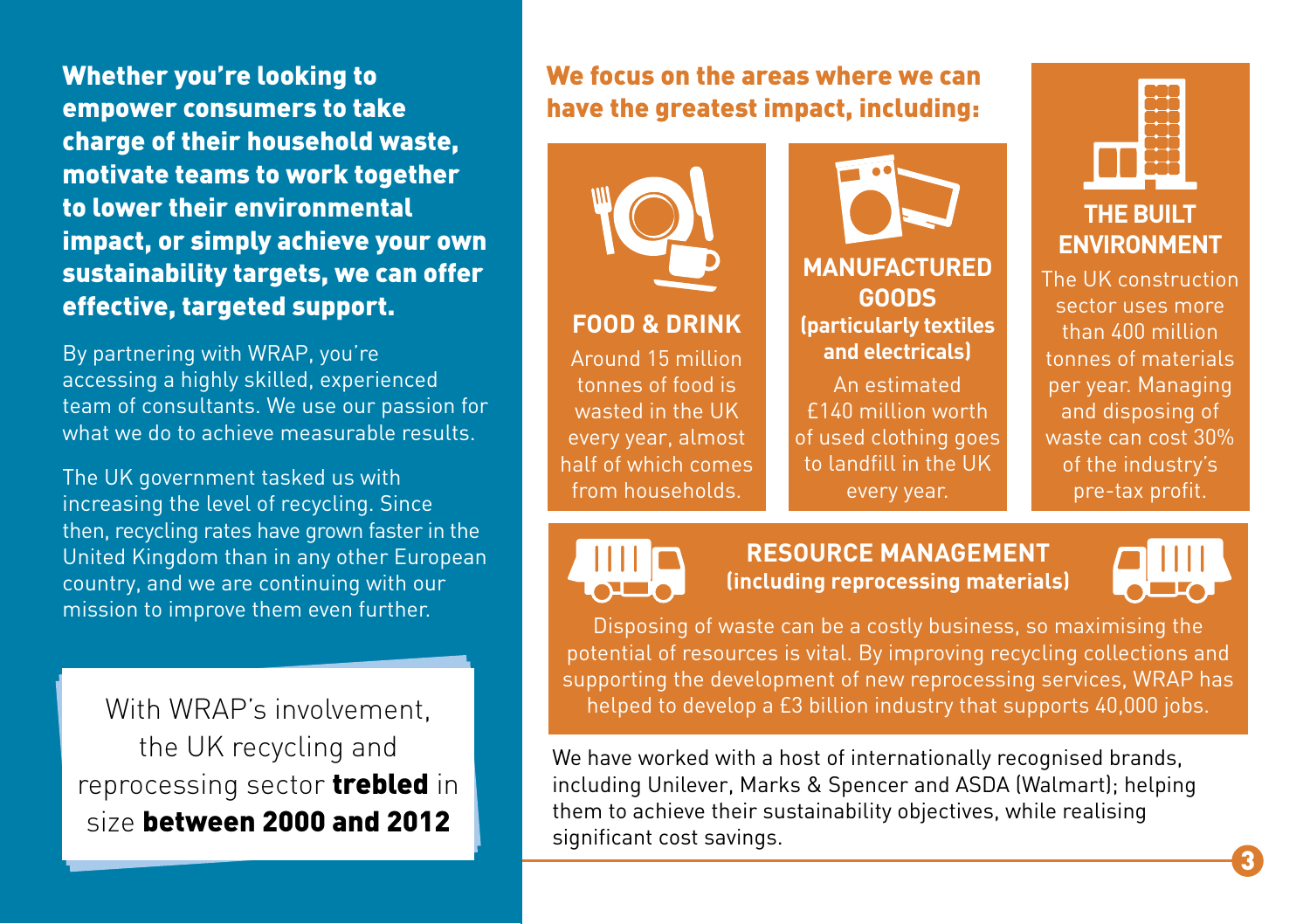#### Working towards a circular economy across Europe and beyond

Shifting from a 'make **→** use **→** throw away **→** make another' model, towards a circular economy, could increase the UK's trade balance by up to £23 billion per year. Maximising the potential of existing resources not only minimises the need for new materials and vastly reduces waste, it can improve competitiveness by reducing costs, and creating thousands of new jobs.



4

There is huge potential for European Union (EU) member countries who adopt this approach. By working together they could achieve the following by 2020:

- **I** improve their trade balance by  $\epsilon$ 110 billion;
- save €400 billion per year;
- **E** increase the recycling sector's annual turnover by €11 billion;
- create 160,000 new jobs in recycling; and
- **•** reduce GHG emissions by 500 million tonnes carbon dioxide equivalent.

So, we're working with businesses and other organisations across Europe, providing them with the information, resources and support they need to move towards a more circular economy.



Call us to discuss how you could benefit from moving towards a more circular economy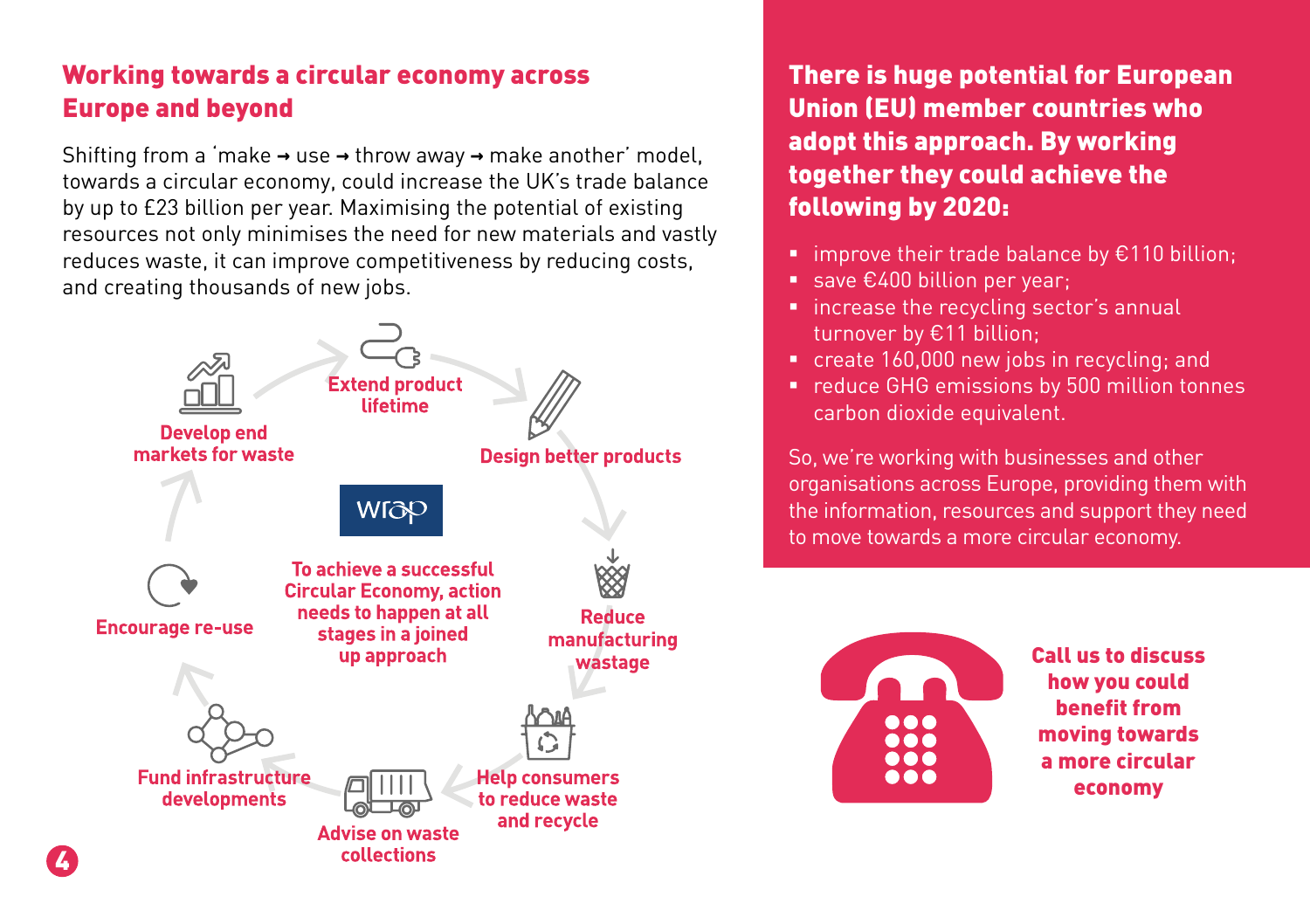#### Setting realistic targets

We've joined forces with industry leaders to craft voluntary agreements that enable both businesses and governments to achieve their sustainability targets. These include:

Courtauld Commitment. Working with major food retailers and distributors along with global brands, such as Heinz and Cadbury's, this voluntary agreement has highlighted the issue of food and packaging waste, and saved 2.9 million tonnes of waste from landfill.

Halving Waste to Landfill, an agreement with more than 800 firms in the construction sector, which will lead to cost savings of £400 million.

Home Improvement Sector Commitment, which has achieved a 64% reduction in waste sent to landfill by the DIY sector.

**Federation House Commitment**, on track to achieve a 20% reduction in water usage by the food and drink sector by 2020.

#### We set up The International Network of Product Sustainability Initiatives (INPSI)

to provide a global hub and collaborative work space for product sustainability initiatives around the world.



We're now actively looking for opportunities to roll these commitments out globally

#### Effective funding to enable policy

We match funding approaches to government policies that facilitates the move towards a circular economy. We use a range of financial mechanisms including grants, loans and a lease guarantee scheme to stimulate growth of businesses in the recycling, reprocessing and re-use sectors. We currently operate several funds, including one specifically aimed at businesses seeking to generate renewable energy from food waste.

We provided a grant of almost **£1.2 million** to support the build of an integrated washing and sorting facility for rigid mixed plastics packaging. It was the first of its kind in the UK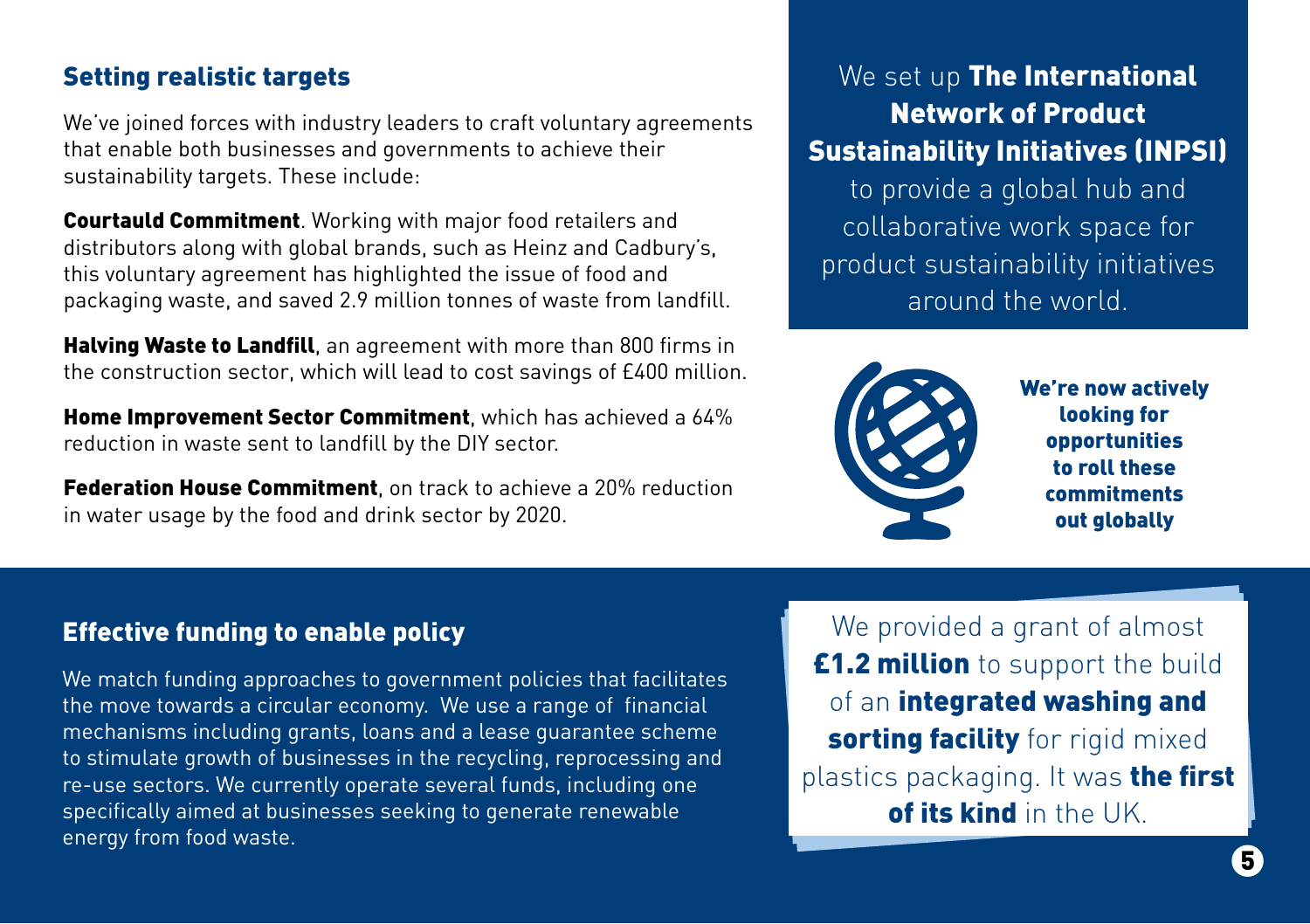"WRAP plays a crucial role in bringing together different stakeholders to work collaboratively on issues and opportunities around waste reduction and resource efficiency."

Helen Fenwick, Unilever UK & Ireland



Real change requires an integrated effort by governments, industries, businesses and consumers. Without targets to meet, consumers need to be inspired to go on the journey with you. So, we collaborate with governments and industries to launch campaigns that give consumers the information and desire to make better choices.



Corecycle



#### Love Food Hate Waste

In 2007, working in partnership with the four governments of the UK, we launched the 'Love Food Hate Waste' campaign. Millions of people have risen to the challenge so far, with dramatic results. Food and drink waste has fallen by over 1.1 million tonnes each year, saving more than £3.3 billion worth of food from being needlessly thrown away.

#### Recycle Now

Before we launched the 'Recycle Now' campaign in 2002, there was a general confusion and apathy towards recycling by the majority of UK consumers. The campaign has engaged millions of people and seen recycling rates raise from 12% to over 43%!

#### Love Your Clothes

Set up in partnership with the clothing sector in 2014, 'Love Your Clothes' aims to radically alter the way that consumers view their clothing. The campaign gives people the inspiration and skills to make more sustainable choices in order to avoid clothing waste.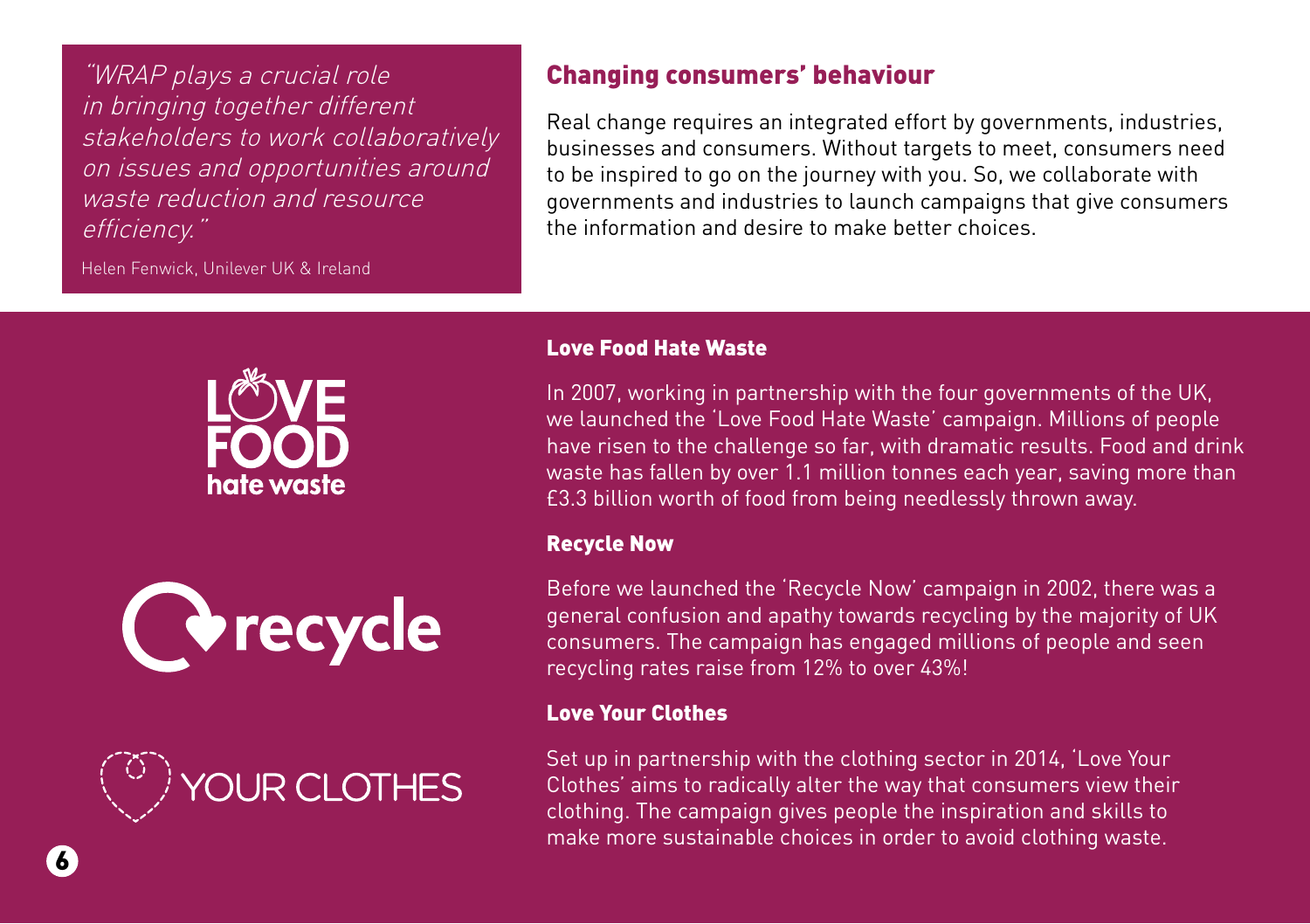We are working with other governments, tailoring these and other campaigns to their countries. For example, we are currently adapting our 'Love Food, Hate Waste' campaign for Vancouver.

"Our investigation confirmed that, to date, the most comprehensive campaign to reduce avoidable food waste is the 'Love Food Hate Waste' campaign, developed in the United Kingdom and showcased at last year's conference."

Derek Corrigan, Director of Metro Vancouver



Every £1 invested in the 'Love Food Hate Waste' UK campaign has saved £200 of food from being wasted

## **SOME OF OUR ACHIEVEMENTS**